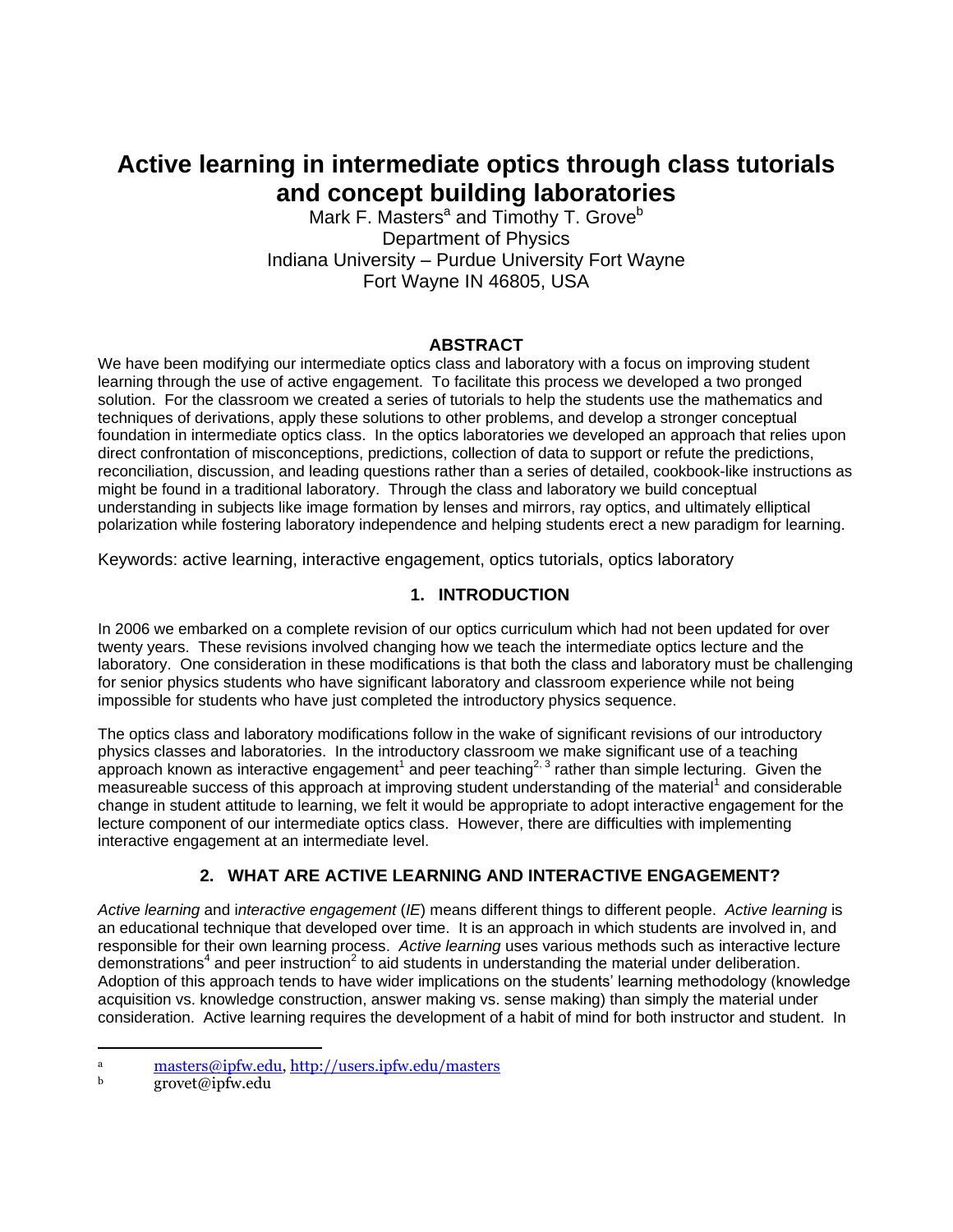comparison, a traditional lecture class is dominated by student passivity (sitting in class and listening to lecture) followed (hopefully) by independent active learning through homework (if properly designed) and text reading (if the students do it). In a traditional lecture class there is no need for students to mentally engage with the material while in class.

The term *interactive engagement* encompasses any and all of the variety of active learning approaches and venues, whether in the laboratory, lecture, studio<sup>5, 6</sup> or recitation format.<sup>7</sup> IE classes can be characterized as a "minds-on, hands-on" approach; the students are mentally engaged with the material in the classroom and they must do the work in the class. The students actively discover the material and its intricacies in class. *IE*  has been used extensively at the introductory physics level with great success in improving student understanding and retention of knowledge. $7$ 

An *IE* class is dependent upon the communication process. The instructor must be engaged in a conversation with the whole class (not with a single questioner) and as such discovers misconceptions held by the students. This enables the instructor to contrive situations to directly confront those misconceptions. The instructor's role is to set the scenario that the students investigate or consider; to determine the problem they have to solve and then allow the students to discuss the problem in small groups. Once a group consensus is formed, the instructor moderates a class discussion leading to a class consensus. The instructor may direct the conversation with particular questions, but the instructor is not the source of information. Rather, it is the class discussion that is the source of information.

# **3. CHALLENGES**

In a traditional intermediate physics class, a significant amount of class time is devoted to the instructor showing the students derivations of key results. These results are then applied to a variety of physical situations. Similarly, in a traditional laboratory phenomena and classic investigations are generally demonstrated. Unfortunately, too many students do not or cannot connect the derivation to physics, they cannot follow the logical methodology applied through the derivation, and they are unable to apply laboratory results and techniques to other physical situations or investigations. For example, do students know under what situations the derivation results are valid? Can they apply the derivation techniques to different problems? Are the students learning effectively in the laboratory if they are only following directions to complete a demonstration?

We turned to *IE in* an attempt to improve learning in intermediate classes, but there are many issues. The lack of information available regarding student misconceptions of intermediate and advanced undergraduate topics makes this task more difficult than introductory courses. Furthermore, the nature of these courses simply makes it harder to implement *IE*. Some of the problems include:1) the concepts become more challenging; 2) the mathematics is more challenging; 3) the students must become adept at interpreting the mathematics physically and relating the results to reality; 4) a traditional (and important) reliance on derivations; 5) the laboratory investigations become more technologically and conceptually complex; and 6) these classes build upon earlier classes and any misconceptions not allayed in those classes will cause difficulties in these.

Not to be dismayed, we have developed techniques to facilitate the use of *IE* in the intermediate optics venue. Our solution has been to develop a series of tutorials for the lecture portion of the class and to completely redesign the laboratories to engage the students. Our basic philosophy is that the students must discover the physics. These tutorials and laboratories are available on our web page: [http://users.ipfw.edu/masters/Optics](http://users.ipfw.edu/masters/Optics%20ccli%20project.htm)  [ccli project.htm.](http://users.ipfw.edu/masters/Optics%20ccli%20project.htm)

It is important for an instructor to recognize that adopting *IE* in a class or laboratory may make progress through the materials more slow than in the case of traditional lecturing. As a result, the students will have a better mastery of the materials, improved learning skills, and better investigative skills. Regardless, we have to reduce some of the topics often considered in lecture and in laboratory due to time constraints.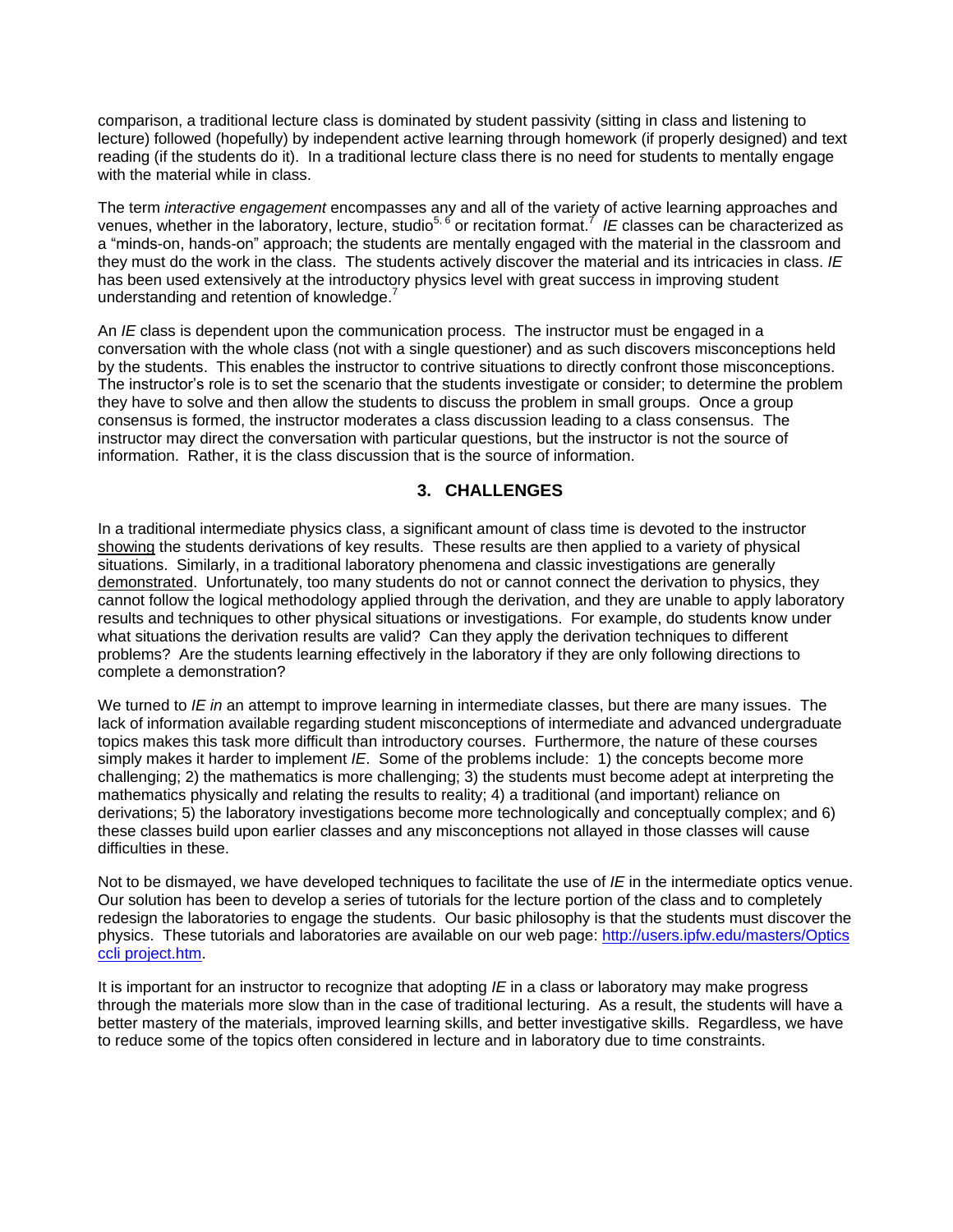# **4. THE LECTURE COMPONENT OF INTERMEDIATE OPTICS**

The intermediate optics course has two components: geometric optics and physical optics. These basic optics models then provide a strong foundation for more advanced courses. Additionally, we try to help the students become more sophisticated in their use of mathematics, to expand their ability to interpret mathematics physically and improve their conceptual understanding of light. Rather than lecturing or showing this material, we let the student discover the physics though tutorials.

#### Course outline

- I. Nature and models of light
	- a. Basic ray model
	- b. Basic wave model (what is a wave)
	- c. Photonic model
- II. Geometric optics
	- a. Point and extended sources
	- b. Ray-tracing
	- c. Images
	- d. Optical systems
	- e. Aberrations
	- f. Mathematical formalism
- III. Physical optics
	- a. Mathematical wave formalism for light and Maxwell's equations
	- b. Polarization (polarizer concepts and matrix methods)
	- c. Interference and diffraction

The purpose of a tutorial is to help initiate the discussions. A tutorial is a document designed to lead a student to a solution and were inspired by Lillian McDermot's Tutorials in Introductory Physics<sup>8</sup> and Alan van Heuvelen's Active Learning Problem Sets<sup>9</sup>. There are three classes of tutorials: introductory tutorials which should be a review and deal directly with misconceptions; guided derivation tutorials in which the students are helped through a derivation of some particular result; and application problems.

Typically, a class will use the sequence: 1) the students work in small groups on the tutorial while the instructor circulates and asks additional questions to various groups of students (based on where they encounter difficulties), 2) the class discusses the results, 3) resolution. Occasionally, a tutorial might be assigned for the students to complete at home for discussion in the subsequent class.

# **Models of light**

In geometric optics we stress use and interpretation of ray diagrams. Often, the value of ray diagrams is not apparent to students since in class it is often rapidly replaced with equations in introductory physics. However, ray diagrams contain a wealth of information about images, locations where images can be seen, etc. that is not available through pure calculation. But to understand ray diagrams, the students must first construct an idea of what is meant by a ray of light. We ask questions to guide these discussions such as: "What is a light ray?" "What information about light does a single ray indicate? A collection of rays indicate?" "Using a ray diagram how would one indicate that one light beam has twice the power of another?" "How could you indicate irradiance using a ray diagram?"

Waves are a source of confusion for students. Typically students confound the amplitude of a wave with the spatial extent or physical size of the wave. Other commonly held beliefs of light-wave misconceptions: "*light travels in waves*," "*light is composed of particles that are following a wave path*," and "*the static wave diagram represents the path followed by light*." These misconceptions are also addressed through discussions. Students are often confuse the amplitude of a wave in a diagram as indicating the spatial size of a wave. To address the spatial extent of a wave as relative to its spatial size, we consider a longitudinal wave. In figure 1, the students are asked to plot the wave – which consists only of counting particles in a box. If we double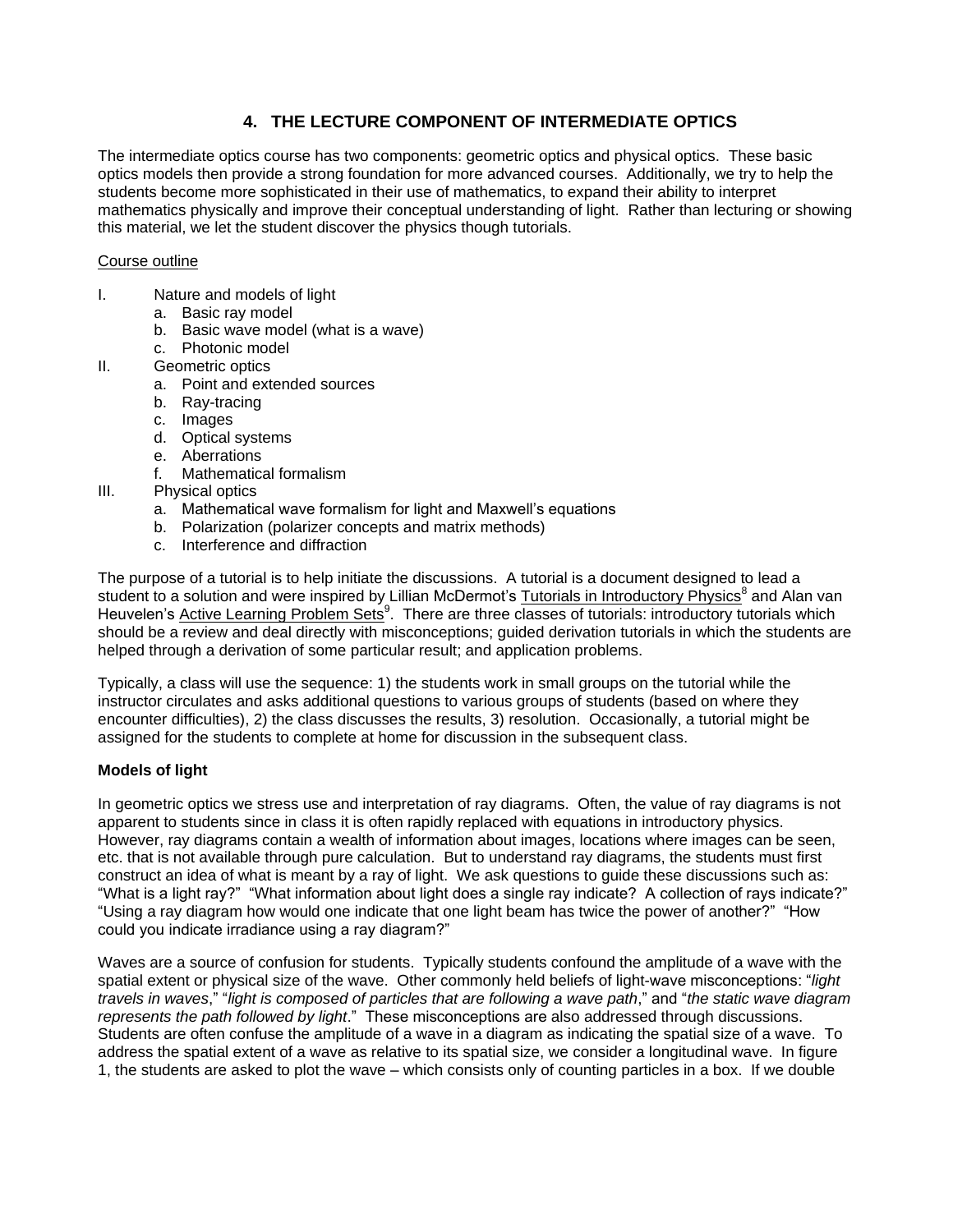the height of the boxes making the wave's spatial extent larger, do we change the amplitude of the wave? If we double the amplitude of the wave, what has to change with the number of particles in each box?



Figure 1 – Tutorial fragment to assist students in understanding the wave representation and also wavelength, frequency and how they are related. The divisions on each grid are every 5 cm. The boxes are 5cm wide by 10 cm high by 1 cm deep (into page). A) Plot the wave form on the supplied grid. B) The same wave but a short time later. Determine the speed, wavelength and frequency of the wave. C) Suppose you were to double the amplitude of the wave in A, make a graph and fill in the corresponding number of particles in each box. D) Suppose the volume of each box were doubled. What would change about the graphical representation? Would the physical dimensions (size or spatial extent) of the wave change?

The ray and wave models of light are commonly treated as independent. However, they share some common information which is worth exploring. Consider the question posed in Figure 2A and answered in Figure 2B.



Figures 2 – A) The wave diagram of a beam of light passing through an optical element placed at the dashed line. Construct a ray diagram that contains some of the same information and determine, as specifically as possible, the type of optical element. B) the solution.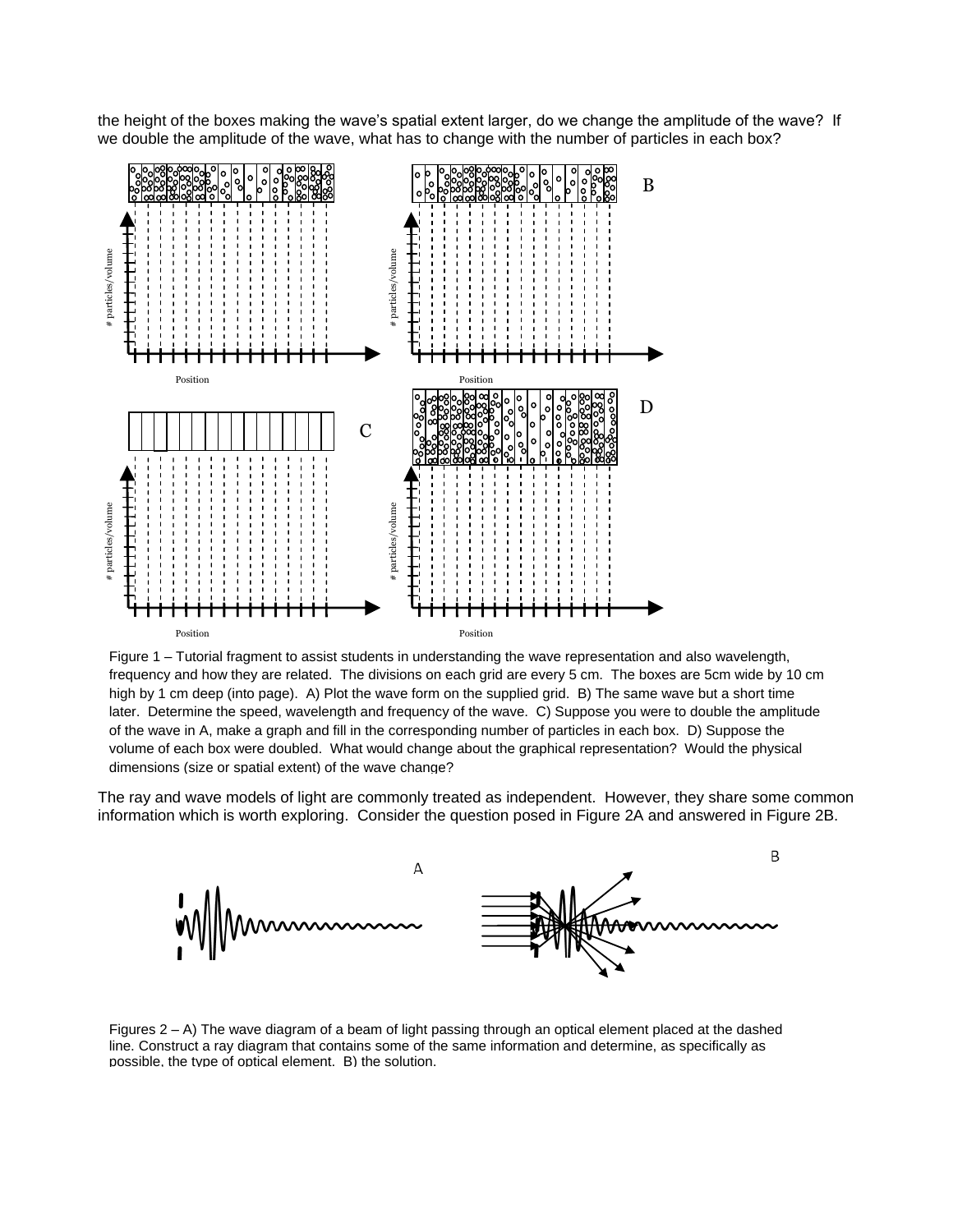#### **Ray tracing**

Once the idea of a ray diagram has been established the class works on imaging through ray tracing. Figure 3 is used to develop ray tracing formalism for a thin mirror. The students already have discussed ray diagrams and the law of reflection as found through Fermat's principle.



Figure 3 - Tutorial fragment showing the beginning of ray-tracing images for curved mirrors. The diagram showing the bundles of parallel rays serves several purposes. First, it forces the students to recognize that not all of these rays cross at the "focal point." Second it is a refresher that the bundle of parallel rays constitutes light from a distant point source. Third, distant point sources will have parallel bundles of rays that intercept the optic at different angles with respect to the optic axis.

Making the students work with ray tracing is important so that they develop an appreciation of what they can determine using this technique. In Figure 4 are two examples in which simple numerical calculations of image location and a lack of understanding of ray diagrams would make the questions unanswerable. (Figure 4 B based on techniques developed by Professor David P. Maloney<sup>10</sup>)



Figure 4 A) Describe what can each of the observers (1-4) see. B) The three ray segments shown are part of the different principle rays used for ray tracing. Based on this diagram, specify the type of lens, its focal length, image and object locations. Observer 1 can only see the bottom of the object. Observer 2 can see the whole object. Estimate the size of the lens.

#### **Derivations**

An important aspect of any intermediate class is the derivation. Rather than the instructor simply showing the students the derivations on the board and having the students copy it to their notes, we require the students work through the derivations in peer groups. For example, in Figure 5, the beginning of a tutorial intended to lead the students to apply the appropriate geometric construction and approximations to find the "thin mirror" equation and to determine the location of the "focal point" is shown. After the students have been given time to complete the tutorial, the class reconvenes and a discussion of the results of the derivation proceed, with the instructor asking questions about various details of the derivation. Other derivation tutorials have been developed that investigate spherical refracting surfaces, double refracting surfaces, aberrations, frustrated internal reflection, the eye, wave equations, interference and polarization.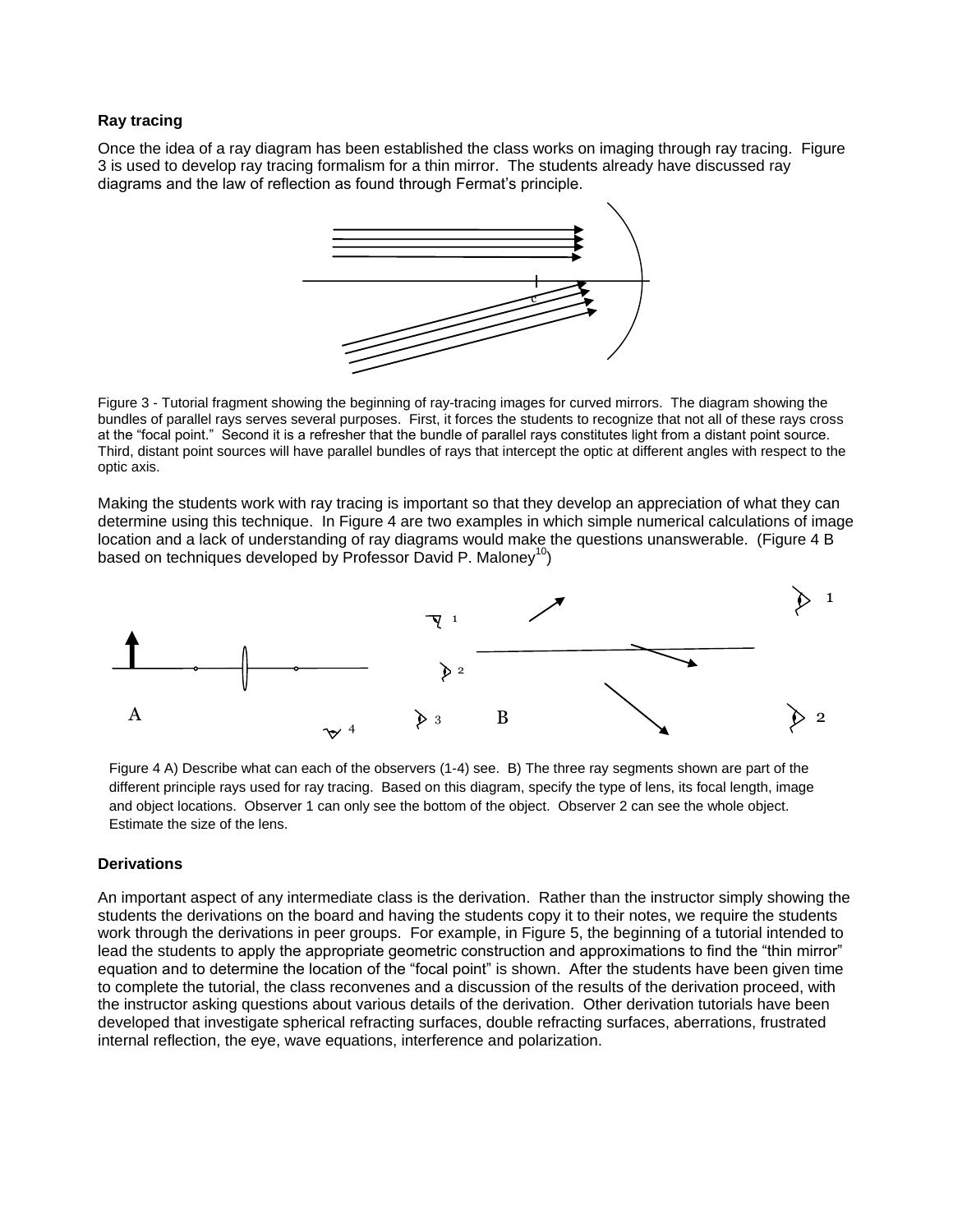



# **Application**

Application tutorials require the students to use the relations and concepts that they have discussed and derived. They are not asked to simply plug in numbers, but to synthesize various techniques, methods and concepts into a whole. Figure 4B is an example of an application tutorial in which the students have to work with ray tracing. Another example is given in Figure 6.

#### **Tutorial results**

These tutorials serve several purposes. First, the instructor becomes apprised of the student's misconceptions and mathematical skills; information an instructor could not as easily obtain via lecturing. Secondly, the students leave the class with clear notes in the form of the completed tutorial rather than the haphazard collection of copied information. Furthermore, the critical discussion that takes place at the end of class forces the students to put the material in their own knowledge framework. We believe (and our observations support this) that after this class format, the majority of students have better retention of the optics concepts and develop better mathematical skills and seem to enjoy the collaborative nature of the classroom.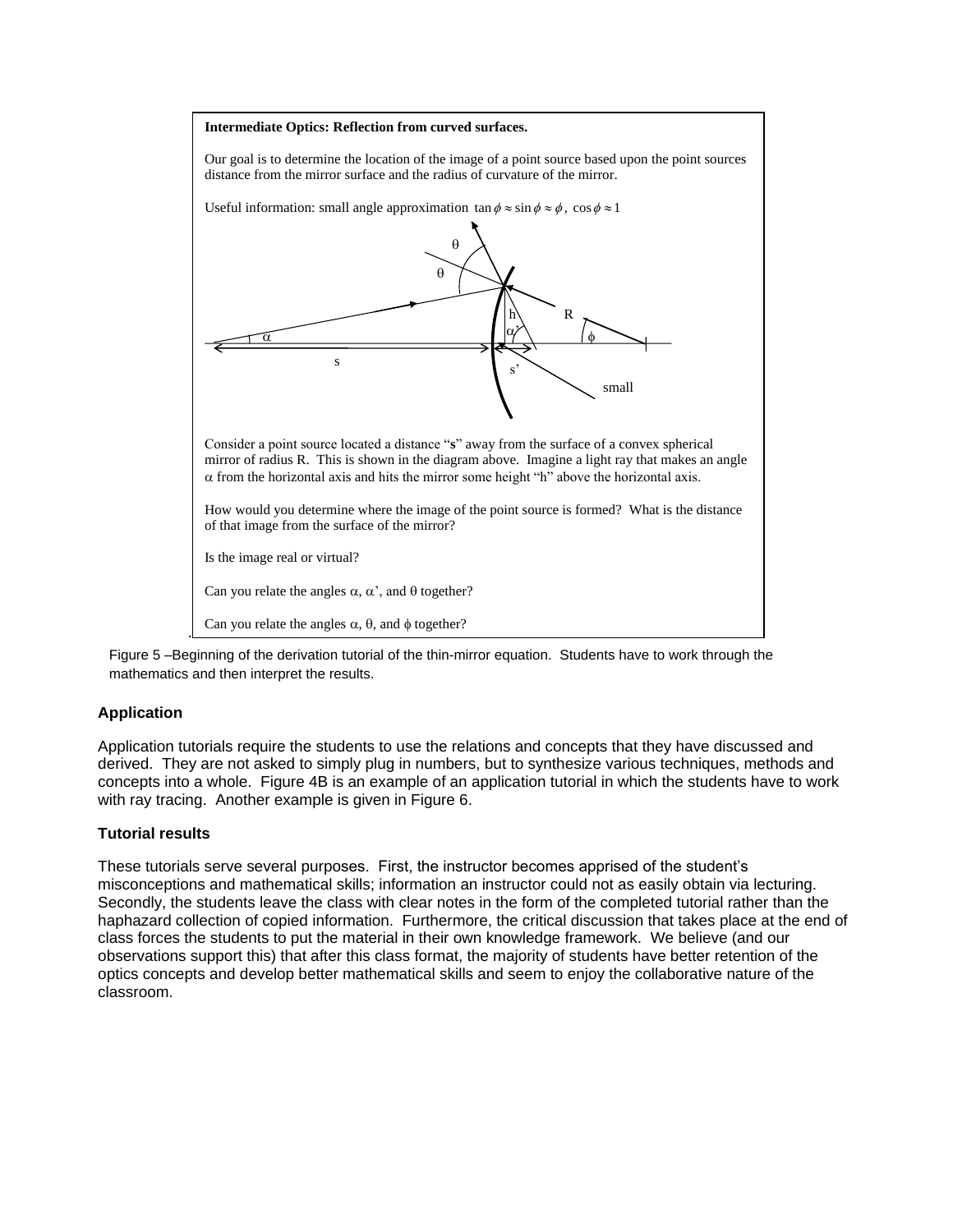

Figure 6. Application tutorial for using polarization

# **5. LABORATORY**

In the United States, the laboratory often has goals of "showing" phenomena to students, "familiarizing" students with classic or traditional investigations, to "teach" students about the nature of scientific investigations, to "teach" students about data acquisition and analysis, and/or to "demonstrate" to the students what they have learned in class. With these goals, students can easily become overwhelmed because they are confronted with new apparatus, new phenomena, new physical concepts, and new analysis techniques in almost every laboratory. What is learned in the first laboratory investigation may not apply to laboratory investigation eight! All this newness results in the students exclaiming "Tell me what I need to do, how to do it and what it means!" A request with which all too many instructors are willing to comply by providing detailed directions. This is much as Robert Millikan lamented<sup>11</sup> that "modern laboratory work in Physics often *degenerates into a servile following of directions …".* Fortunately, intermediate optics laboratory typically consists of conceptually limited topics. The problem is how to avoid developing simply the *"skill in manipulation"* Millikan talks about and assist the students grasp the principles or the concepts.

For intermediate optics students, we set two outcomes: developing laboratory independence, and developing an understanding of optics such that they could design their own optical experiments. Success of achieving each of these goals can be directly measured by providing a task for students in which we provide no guidance; we only observe their work and behavior. Independence can be monitored by observing how they set up an optical system (do they construct a reasonable optical system using appropriate mounts or do they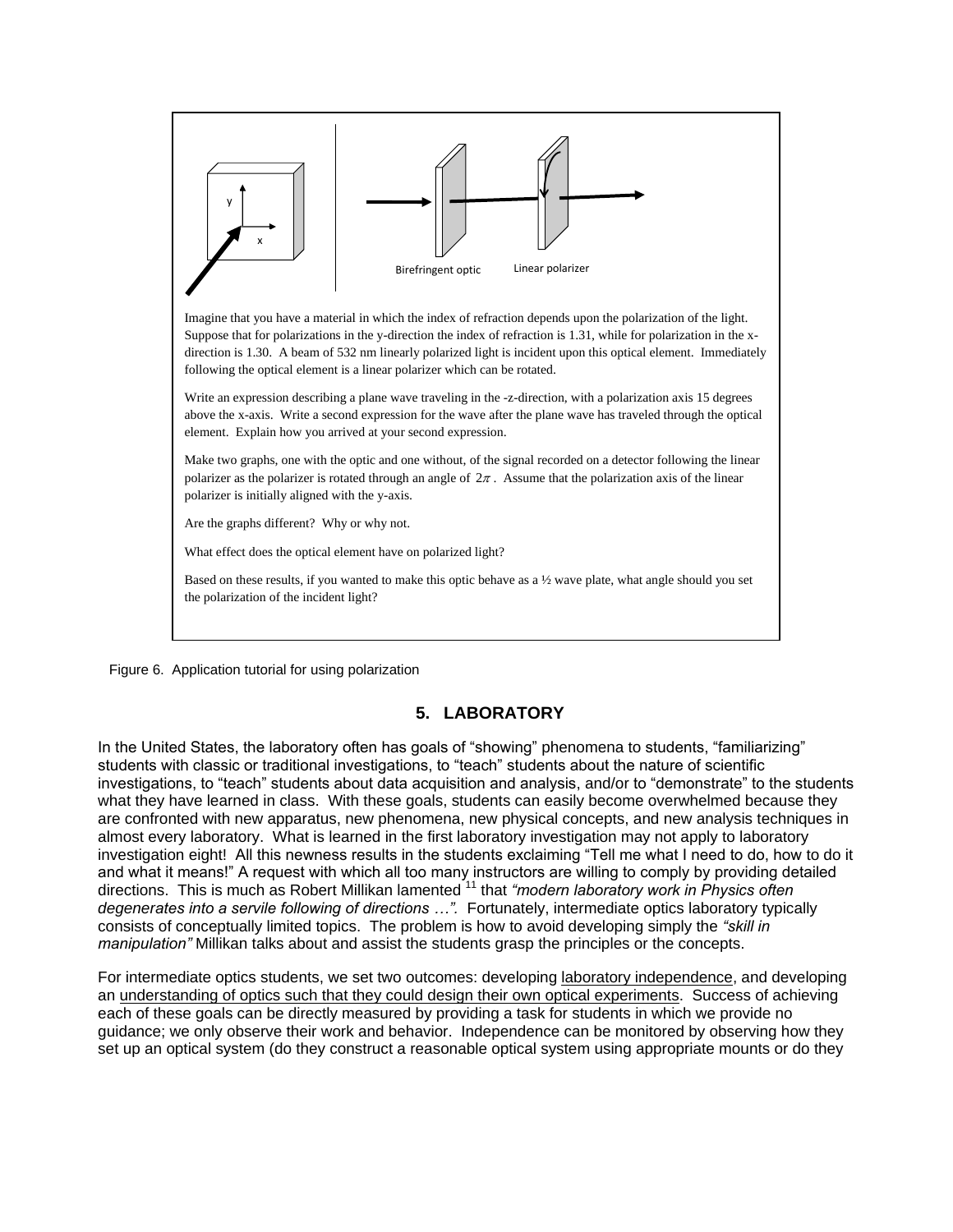resort to sealing wax, string and stacked books), and whether they construct an appropriate optical system to accomplish the task at hand. Student understanding can also be monitored through their discussions.

To be consistent with interactive engagement the laboratory must have two components: students discovering optical physics through experimentation and peer teaching. We want the students to predict and test their predictions, and to confront and articulate their misconceptions. We also want students to develop greater independence in the laboratory to the extent that they can use their new understanding of optics complete a project with virtually no instructor involvement beyond a project goal. This requires that the students be familiar with the equipment as well as our progressively providing briefer instructions since giving too many instructions runs counter to fostering student independence. To achieve these goals we have changed the laboratory to one with a conceptual focus. Students are confronted with materials that elicit their beliefs for a variety of optical situations on which they may have misconceptions. These situations include some that are well documented <sup>12-16</sup> and others we discovered through our own observations. The students are forced to reflect upon the validity of their beliefs in light of their observations.

To perform a reasonably complex optical experiment, we identified certain basic skills and concepts as listed below. However, not all investigations lend themselves to this approach; we had to select certain key topics (in particular we excluded interferometry as it always seems more demonstration based than experiment based).

#### Concepts in the laboratory

- Point and extended sources
- What is an image?
- Virtual and real images
- Image location (are virtual images really there?)
- Does a real image require a screen?
- Point to point correspondence between image and object.
- All rays do not pass through the focal points
- Why use curved mirrors?
- Polarization: what are linear, circular and elliptical polarization
- Understanding linear, ½ wave and ¼ wave polarizers

Skills acquired in the laboratory

- Optics handling skills
- Use of Lenses
- Imaging systems
- Use of mirrors for alignment
- Maintaining polarization through reflection
- Use of polarizers and waveplates

Our academic semester consists of 16 weeks with a 3 hour laboratory activity each week. Every laboratory investigation consists of four parts: a pre-laboratory assignment; class discussion about this assignment, the laboratory activity, and a final task. The pre-laboratory assignment is completed and turned in prior to the laboratory session and serves the following purposes: 1) to give the students a chance to think about key topics for the upcoming activity; 2) to provide a topic of discussion for the beginning of the laboratory; and 3) to give us (the instructors) insight into the students' understanding.

The first 11 laboratory investigations consist of conceptual and skill building activities set up so that students must make predictions about certain situations, collect empirical evidence to support or refute these predictions, and reconcile the observations with their predictions. Leading questions within the activity help bring resolution to the activity. Throughout the sequence, later activities are dependent upon the results of earlier activities. The laboratory sequence is listed below. At the end of a laboratory period, the students are required to complete a "final task" in which they are asked to predict the outcome of a new scenario not covered in laboratory, and then test their prediction.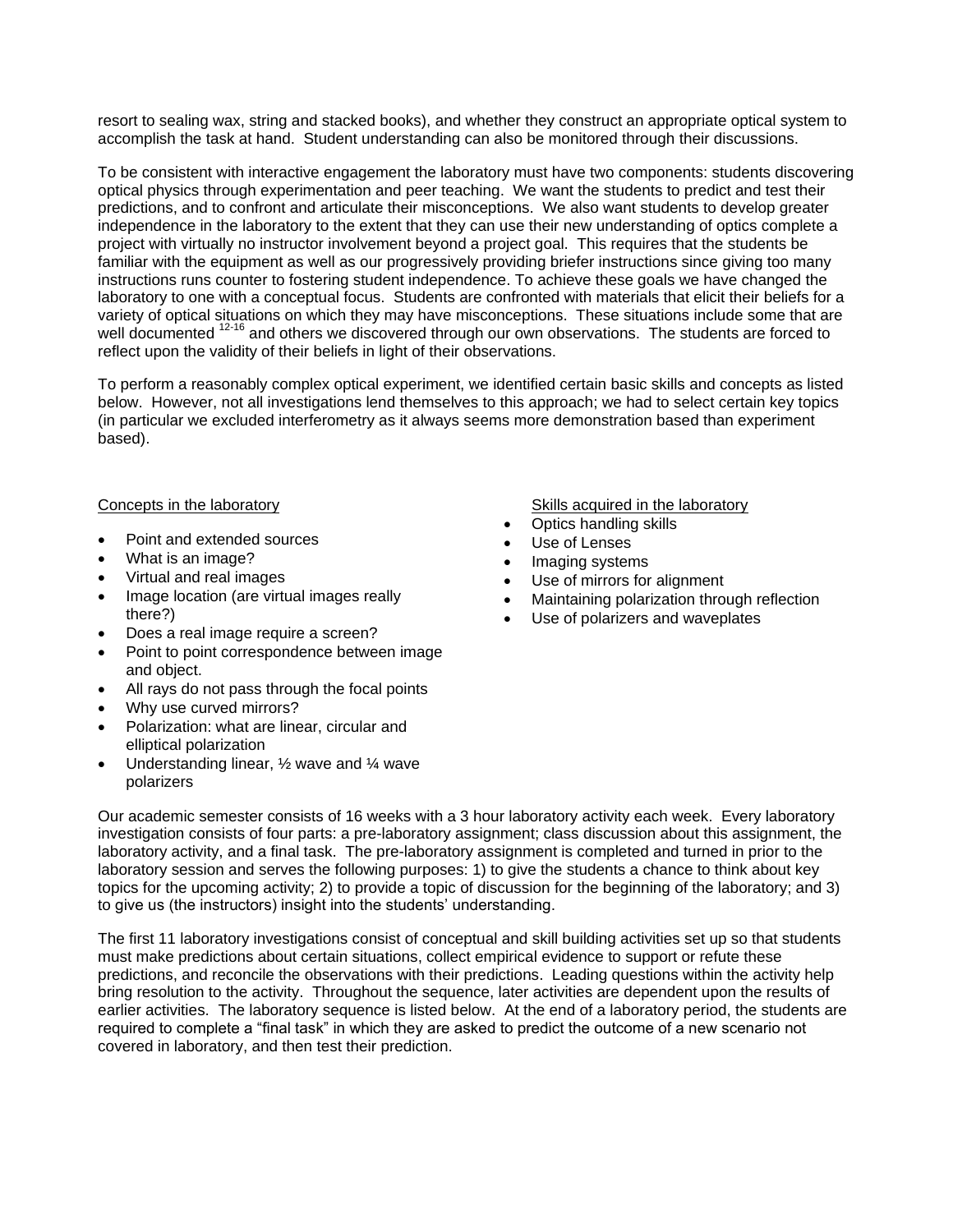#### Laboratory Sequence

- Week 1. Point and extended sources adapted from Tutorials in Physics
- Week 2. Refraction (planar refraction) [virtual images and location]
- Week 3. Image formation (curved surface refraction using beakers) [real and virtual images]<br>Week 4. Single thin lens real images and image location using webcam
- Single thin lens real images and image location using webcam
- Week 5. Single thin lens meaning of focal point
- Week 6. Real and virtual images formed with lenses<br>Week 7. Plane mirrors, images and optical alignment
- Plane mirrors, images and optical alignment skills
- Week 8. Spherical mirrors and image locations
- Week 9. Polarization linear, half-wave plate [ learning to use polarizers and what polarization means]
- Week 10. Polarization quarter-wave plate [is circularly polarized light the same as unpolarized light?]
- Week 11. Polarization and reflection [maintaining polarization through reflection]
- Week 12-16 The remaining 5 weeks are spent on the optics project. Projects have been, static Fourier transform spectrometers, frustrated total internal reflection, optical activity of corn syrup, and the construction of a spectrograph.<sup>17</sup>

The investigations are performed by small groups (three students per group) and the students must come to a group consensus on any answer. These groups are assigned by the faculty and change three times through the semester. Initially, academically weaker students are paired with academically stronger students. The students are informed that they must be able to work independently and cannot rely solely upon their classmates for performing certain tasks. They are individually responsible for their own knowledge/skills. The last groupings pair students with the same academic level. This means that there always is that one group consisting entirely of students who do not seem to have been contributed significantly to their previous groups. We have found that at least one of those students greatly improves in this environment.

# **Webcam**

Because the laboratory requires the students collect empirical evidence of their observations, in particular for locations of image and orientation of the image, we make extensive use of web cameras. Some of these cameras have the lens removed. These are used either to image directly upon the sensor, or replace the lens with a 50 mm FL lens (fixed in position relative to the sensor). The 50 mm FL lens gives the camera a fairly small depth of field and allows it to serve the purpose determining the location of an image – even a virtual image.

# **Sample activities**

Figure 7 is a laboratory fragment that elicits student ideas on the issue of all of the light rays passing through a focal point. Once they have made predictions, they have to test the situation and see if they were correct. This type of situation provides the students with a "low-stakes" opportunity for failure, which is one of the most critical learning tools.

Once students learn about lenses, they often see no use for those silly concave and convex mirrors. The problem is that students often do not see any reason that they should make use of curved mirrors. In this activity chromatic aberration becomes very apparent as the location of the image, depending upon color changes visibly for the lens, but does not change at all for the mirror. Of course, the mirror introduces aberration due to its use off axis. A laboratory fragment is shown for students to explore curved mirrors is shown in Figure 8,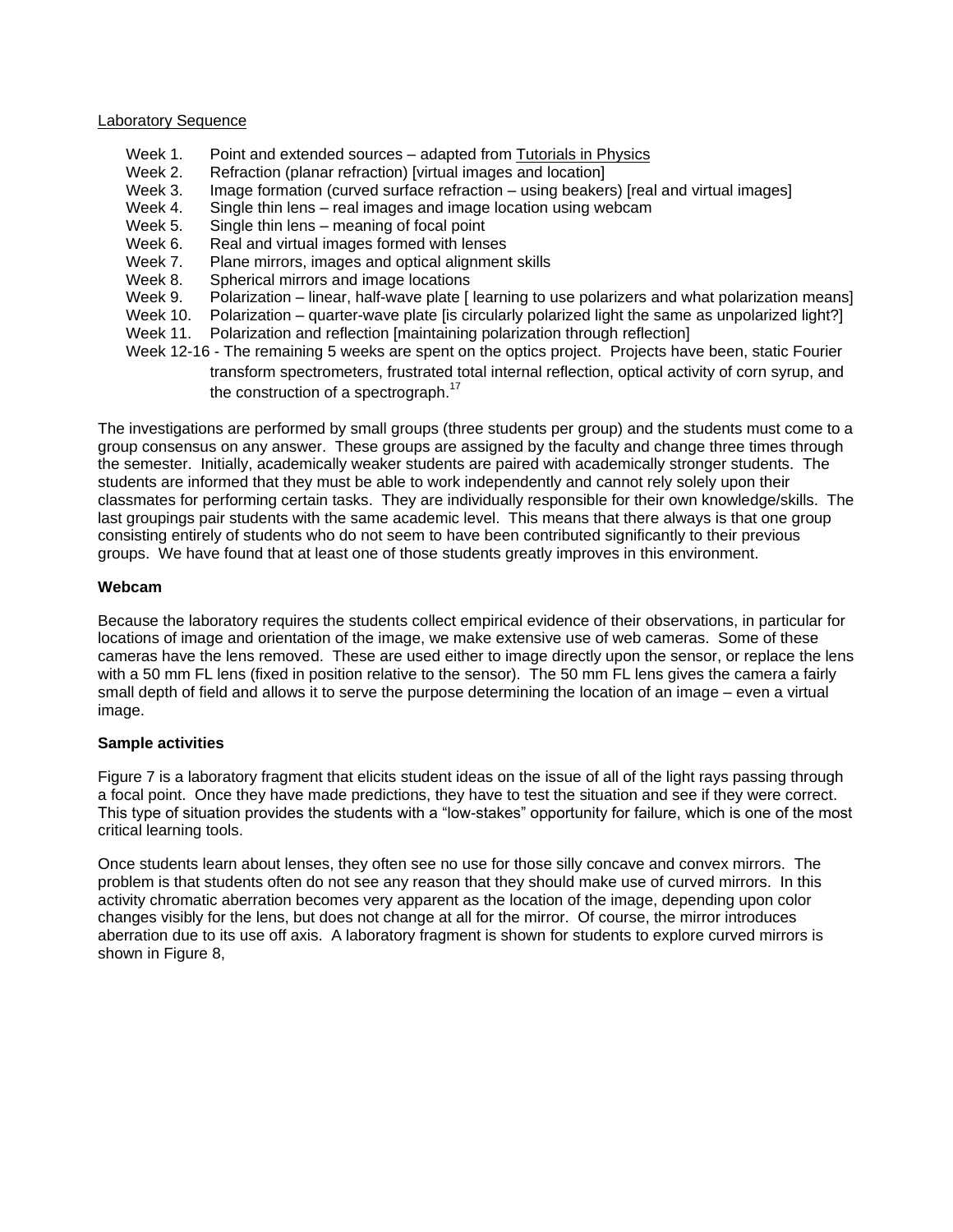

Figure 7 – Fragment of a laboratory having the students reconsider through experimentation their ideas of image formation and ray paths.



Figure 8 – A laboratory fragment in which the students discover a reason for using curved mirrors rather than lenses.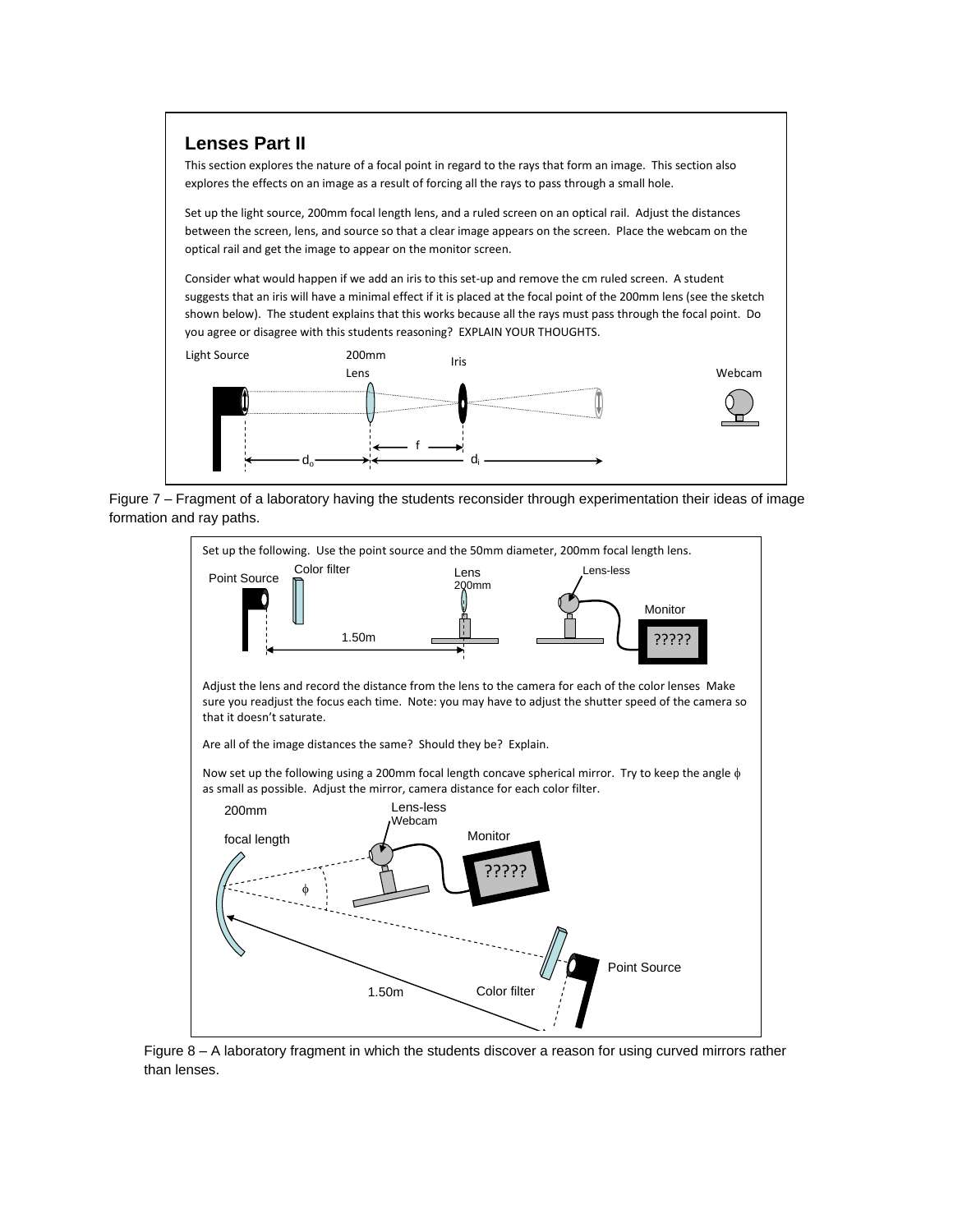Students generally believe the sole test for polarization is rotation of a linear polarizer indicating no preferential polarization angle. Unfortunately, under this criteria, circularly polarized light qualifies as "unpolarized" light. In this investigation, the students explore unpolarized light from a light bulb and then circularly polarized light created using a quarter waveplate. In the former case, the students cannot change the polarization to linear using a quarter waveplate. While in the latter, they are able to do so, making this discovery valuable in persuading them that unpolarized light is not the same as circularly polarized light. In Figure 9, a fragment of this investigation is shown.





#### **Laboratory Conclusions**

These laboratories provide a strong background for the students to learn, not only how to use optics, but also how optics work. The eliciting of their thoughts in a low-stakes scenario, and providing the opportunity to acquire empirical evidence with which to refute their predictions enables them to gain a mastery which they might not have been afforded had they simply been following explicit directions. This is the meaning of active learning.